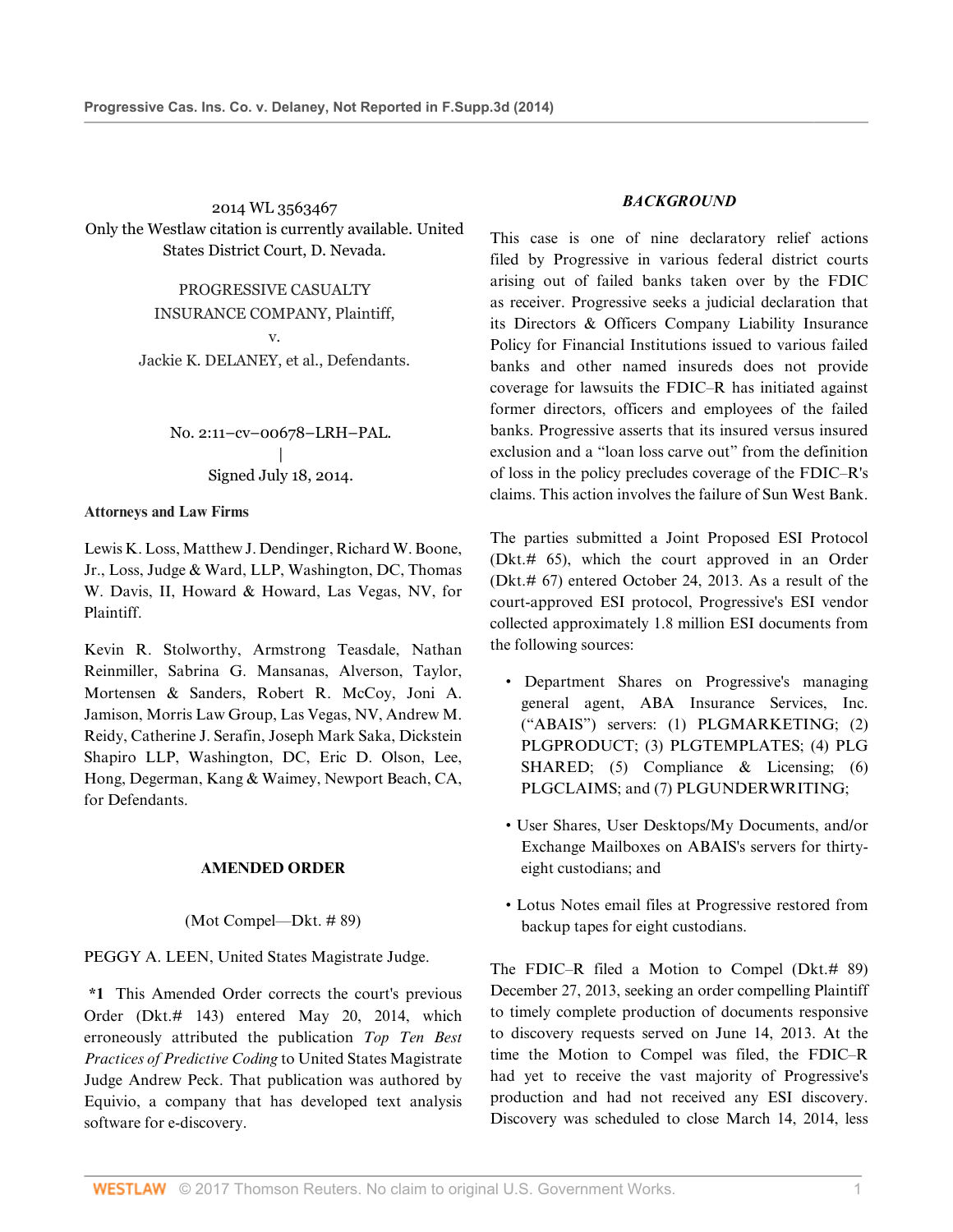than three months after the Motion to Compel was filed. As a result, the FDIC–R requested that the court enter an order granting its Motion to Compel Progressive to commence its production of responsive ESI immediately and complete production of documents no later than January 24, 2014. The court set the matter for hearing on January 14, 2014. *See* Notice of Hearing (Dkt.# 95). Progressive filed a Response (Dkt.# 100) January 13, 2014, the day before the hearing.

At the January 14, 2014, hearing, the court required counsel to have their ESI experts and client representatives in each of the related cases involved in this action to meet and have a meaningful discussion about resolving their outstanding ESI issues and the proposal laid out by the affidavit of counsel for Progressive in response to the Motion to Compel. The court gave the parties until January 28, 2014, to complete the meet and confer process and continued the matter for status conference on February 3, 2014. *See* Minutes of Proceedings (Dkt.# 101). The parties submitted a Joint Status Report Regarding ESI (Dkt.# 103) on January 29, 2014, indicating the parties had participated in a meeting on January 24, 2014, to discuss Progressive's review and production of ESI in connection with the pending declaratory judgment actions in the various jurisdictions. The parties stipulated to a continuance of the status conference until February 25, 2014, which the court granted.

**\*2** At the February 25, 2014 status conference, the court reviewed the Joint Status Report (Dkt.# 103) and heard representations from counsel concerning their ongoing ESI disputes and attempts to resolve those disputes. Counsel indicated that they had made progress and were hopeful that a resolution might be reached. The court gave the parties three weeks from the hearing to either submit a joint proposed form of order amending the ESI protocol, or to submit their respective competing proposed forms of order and continued the status hearing until March 25, 2014. *See* Minutes of Proceedings (Dkt.# 108).

The parties stipulated to an extension of the deadline for submitting their proposals, which the court granted in an Order (Dkt .# 110) entered March 19, 2014. The parties submitted their competing proposals (Dkt.111, 112) on March 20, 2014.

# *Plaintiff's ESI/Predictive Coding Proposal*

Progressive and the FDIC–R agreed to search terms to be applied to ESI documents. Applying the search terms to the 1.8 million documents collected reduced potentially responsive documents culled by the search terms to approximately 565,000 documents. Progressive's counsel began manually reviewing these 565,000 documents but quickly determined that manual review was too time intensive and expensive. As a result, Progressive began exploring alternative approaches to the review and production of ESI. It consulted with Conor Crowley, a nationally-respected authority on e-discovery, and determined that utilizing predictive coding technology to review ESI would be more effective and efficient. Progressive's selected the Equivio Relevance ("Equivio") Program recommended by Mr. Crowley, and also used by the FDIC–R, as its predictive coding software package.

Progressive began utilizing predictive coding techniques to review ESI without the Defendants' agreement to amend the parties' stipulated ESI protocol Order (Dkt.# 67), and without seeking leave of the court to amend the ESI Order. Counsel for Progressive, Matthew Dendinger, served as a "subject matter expert" with respect to the issues presented in this matter and other pending declaratory relief actions in which Progressive and the FDIC–R are involved in related lawsuits. Mr. Dendinger reviewed documents selected by Equivio for review as the control or assessment set and reviewed an additional "training set" of documents also selected by Equivio. Mr. Dendinger reviewed 790 documents that constitute the assessment set, and 2,640 documents used in the training set. The Equivio software extrapolated Mr. Dendinger's determination regarding relevance across all of the 565,000 documents culled from the keyword search process. Based on the assessment set, Equivio estimated that 9.87% with a  $\pm$  2.09% margin of error of the 565,000 documents, or approximately 55,765 documents, are relevant.

Progressive argues that the court should modify the stipulated ESI protocol to allow for predictive coding rather than human review of the 565,000 documents culled from the keyword search of the 1.8 million ESI documents collected from the sources identified in this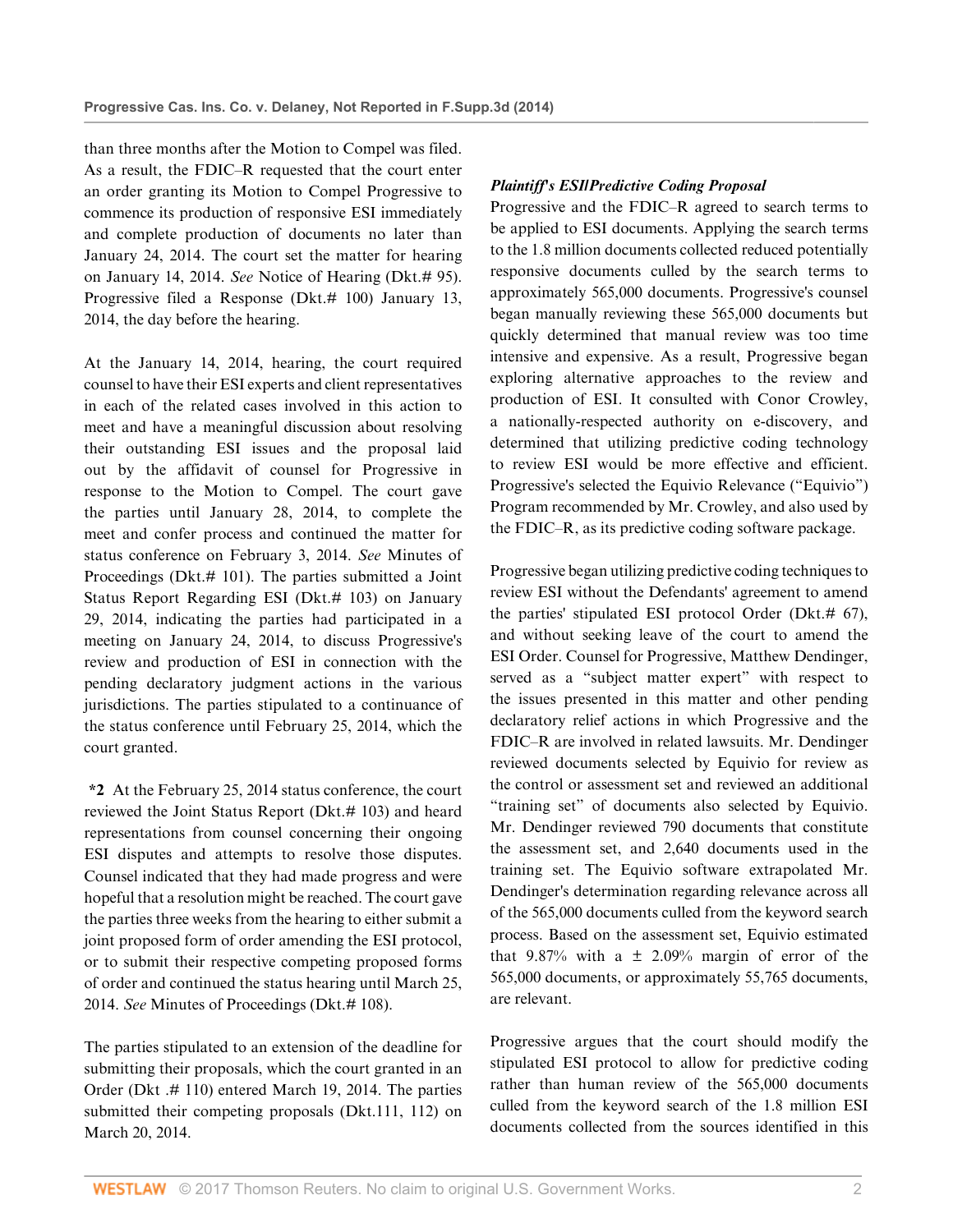order. Progressive maintains that predictive coding will achieve a much more accurate measure of relevant responsive ESI documents. Predictive coding using the method described in Progressive's proposal using the Equivio program identified 90,575 potentially relevant responsive documents. Progressive proposes to manually review these 90,575 Equivio documents for privilege and to produce all non-privileged documents to the FDIC–R in discovery.

**\*3** Progressive applied a set of privilege filters to the 90,575 documents identified by the predictive coding process. Applying these privilege filters identified approximately 27,000 ESI documents "as more likely privileged" and approximately 63,000 ESI documents as "less likely privileged."

Progressive acknowledges that applying predictive coding on top of search terms "is not always done." However, Progressive argues that adopting its proposed amended ESI protocol will allow it to complete its review and production of ESI documents as quickly and efficiently as possible, and will result in a 70.80% level of recall. Progressive defines the term "recall" as a measure of how many of the relevant documents processed by Equivio will be included in the subset of documents produced. Progressive maintains that perfect recall is unachievable, and that studies have shown that human reviewers typically obtain recall rates of fifty percent or less. The Equivio software determined that 70.80% of the relevant documents included among the 565,000 documents will be produced after manual review for privilege.

Progressive proposes to perform discrepancy analysis by an attorney at Loss, Judge & Ward, other than Mr. Dendinger, who will examine a random sample of five hundred documents. As the court understands the proposal, the discrepancy attorney would examine five hundred random documents for which there is a lack of agreement on the relevancy determinations made by the Equivio software and Mr. Dendinger, *i.e.,* documents classified as relevant by Mr. Dendinger but classified as not relevant by Equivio, or vice-versa. The discrepancy attorney's determination with respect to these five hundred randomly selected documents would be used to assess the relative quality of Equivio's analysis. A separate attorney would perform the discrepancy analysis

to insure independence and validity of the determinations made by either Mr. Dendinger or Equivio. Progressive also proposes to review a statistically valid random sample of the 565,000 documents not selected by Equivio for production to verify these documents are unlikely to contain relevant documents.

Progressive proposes to produce the approximately 63,000 "less-likely-privileged" documents as "confidential" pursuant to the Confidentiality Agreement and Protective Order entered in this case (Dkt.# 63) without conducting any further manual review. Progressive also proposes that it produce these 63,000 documents without reviewing them for privilege. However, in the event Progressive produced privileged documents among the 63,000 documents, Progressive proposes application of [Rule](http://www.westlaw.com/Link/Document/FullText?findType=L&pubNum=1000600&cite=USFRCPR26&originatingDoc=I7e98d2b3111411e49488c8f438320c70&refType=RB&originationContext=document&vr=3.0&rs=cblt1.0&transitionType=DocumentItem&contextData=(sc.DocLink)#co_pp_41590000fea35) [26\(b\)\(5\)\(B\) of the Federal Rules of Civil Procedure](http://www.westlaw.com/Link/Document/FullText?findType=L&pubNum=1000600&cite=USFRCPR26&originatingDoc=I7e98d2b3111411e49488c8f438320c70&refType=RB&originationContext=document&vr=3.0&rs=cblt1.0&transitionType=DocumentItem&contextData=(sc.DocLink)#co_pp_41590000fea35) and appropriate clawback under [Rule 502\(d\) of the Federal](http://www.westlaw.com/Link/Document/FullText?findType=L&pubNum=1000607&cite=USFRER502&originatingDoc=I7e98d2b3111411e49488c8f438320c70&refType=RB&originationContext=document&vr=3.0&rs=cblt1.0&transitionType=DocumentItem&contextData=(sc.DocLink)#co_pp_5ba1000067d06) [Rules of Evidence](http://www.westlaw.com/Link/Document/FullText?findType=L&pubNum=1000607&cite=USFRER502&originatingDoc=I7e98d2b3111411e49488c8f438320c70&refType=RB&originationContext=document&vr=3.0&rs=cblt1.0&transitionType=DocumentItem&contextData=(sc.DocLink)#co_pp_5ba1000067d06). In its March 20, 2014, filing (Dkt.# 111), Progressive indicates that it could produce the 63,000 "less-likely-privileged" documents to the FDIC–R within two weeks of the court's adoption of its proposal.

**\*4** With respect to the "more-likely-privileged" documents, Progressive proposes manual review and production of all potentially privileged documents, along with a log identifying documents withheld or redacted as privileged or work product. Progressive proposes that any documents identified as privileged should be reviewed and input in an online review platform called Relativity for inclusion in the privilege log. That is, Progressive proposes that the review platform Relativity generate the privilege log rather than a manually prepared privilege log. Progressive requests this amendment to the ESI protocol because the FDIC–R has challenged the sufficiency of its privilege logs in the related action of *Progressive Casualty Insurance Company v. Federal Deposit Insurance Corporation, as Receiver of Silver State Bank,* 2:12–cv– 00665–KJD–PAL. Progressive wants to avoid having its counsel spend significant time reviewing the more likely privileged documents and inputting information into Relativity necessary to generate a privilege log, only for the FDIC–R to challenge the sufficiency of the log. It suggests a twenty percent sample production of non-privileged documents from the 27,000 "more-likelyprivileged documents" along with a log identifying any of the sample documents withheld or redacted on the basis of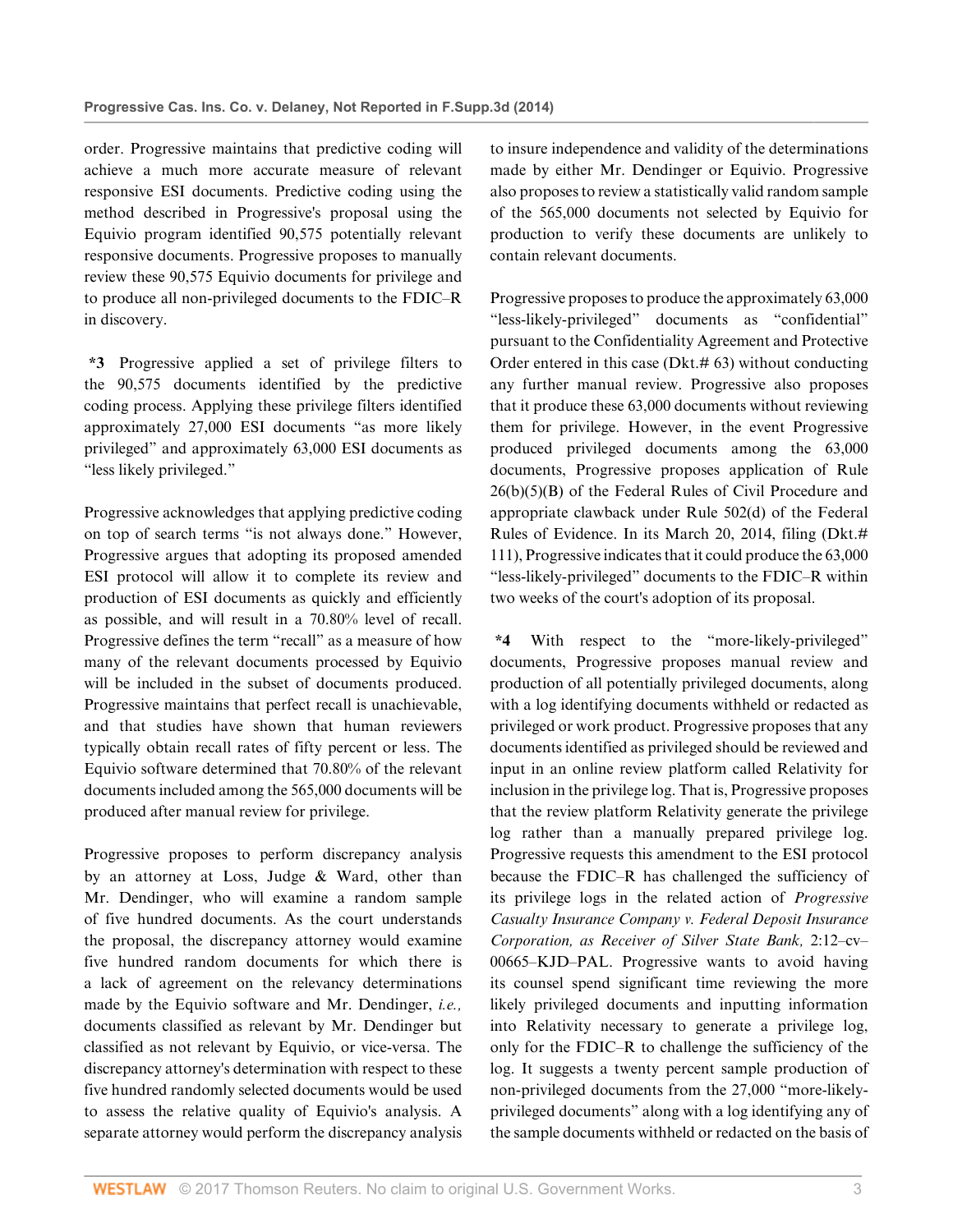privilege. Progressive's proposal would require the FDIC– R to accept or challenge the sufficiency of the sample log and a resolution of any challenge by agreement or court order before a formal privilege log is prepared and served.

Finally, Progressive indicates that approximately 15,400 ESI documents culled from the 1.8 million documents were not able to be processed by the Equivio software for various reasons. Progressive proposes to manually review the "exception documents" for production of relevant, non-privileged documents, along with a privilege log identifying any discoverable "exception documents" withheld or redacted as privileged or work-product.

# *FDIC–R's Response to Plaintiff's ESI/Predictive Coding Proposal*

The FDIC–R opposes Progressive's amended proposal pointing out that the courtapproved ESI protocol, which Progressive stipulated to, yielded 565,000 "hit" documents from a data set of 1.8 million ESI documents. The court-approved ESI protocol gave Progressive the option to perform a relevance review to make certain only relevant documents were produced. Progressive used contract attorneys who reviewed approximately 125,000 of the 565,000 "hit" documents. However, instead of producing documents the contract attorneys determined were relevant, Progressive abandoned further review and unilaterally employed predictive coding to the remainder of the 565,000 "hit" documents without court approval or the FDIC–R's concurrence.

The parties have met and conferred since January 2014 in an attempt to reach an agreement on Progressive's proposal to incorporate predictive coding to the production of ESI. In the meet-and-confer process, the parties' differences were narrowed, but not resolved. The FDIC–R objects to Progressive's predictive coding protocol because it is complicated and will lead to numerous satellite disputes. Additionally, the courts which have allowed predictive coding, and Progressive's own e-discovery consultant, Conor Crowley, have emphasized the need for cooperation and transparency in adopting predictive coding processes and methods. In this case, Progressive unilaterally developed the predictive coding methodology and implemented it without input or consultation from the FDIC–R's counsel. Progressive's

predictive coding methods and processes also deviate from the "Best Practices" recommended by Equivio for the Equivio system Progressive has used.

**\*5** The FDIC–R's preferred approach is for Progressive to produce the 565,000 culled from the 1.8 million data set using the parties' agreed-upon search terms subject to a clawback for privileged documents. This approach would avoid any cost, expense and delay of any further relevance review by Progressive's counsel, shift the expense of document review to the FDIC–R, allow the parties to proceed with discovery within a month, and eliminate mutual disputes about predictive coding protocols.

If the court is inclined to allow Progressive to incorporate predictive coding into its ESI production process, the FDIC–R proposes the court adopt its proposed amended ESI protocol which it claims is more transparent, collaborative, and evenhanded.

The FDIC–R points out that the ESI protocol entered in this case is the same template protocol the parties agreed to which has been entered by courts in five other related lawsuits involving the FDIC as receiver. The first ESI protocol was entered in the Silver State Bank case on April 18, 2013. The FDIC–R spent months narrowing search terms at Progressive's insistence and the parties eventually agreed to a set of search terms to apply to ESI. Applying the negotiated set of search terms to the data set resulted in collection of the 565,000 "hit" documents.

The ESI protocol required Progressive to review and produce ESI on a rolling basis as soon as practical. Progressive initially advised counsel for the FDIC–R that it would begin ESI production in September 2013, and complete its production by the end of October 2013. However, Progressive did not meet its own schedule, and on December 20, 2013, advised counsel for the FDIC– R that the process of reviewing search term hits was not workable, and Progressive planned to propose an alternative. Counsel for the FDIC–R asked for a written proposal so that it could be evaluated by the FDIC–R's discovery technology experts and other interested parties, but Progressive refused to do so.

At the January 14, 2014, status hearing, the court ordered the parties to have their ESI experts and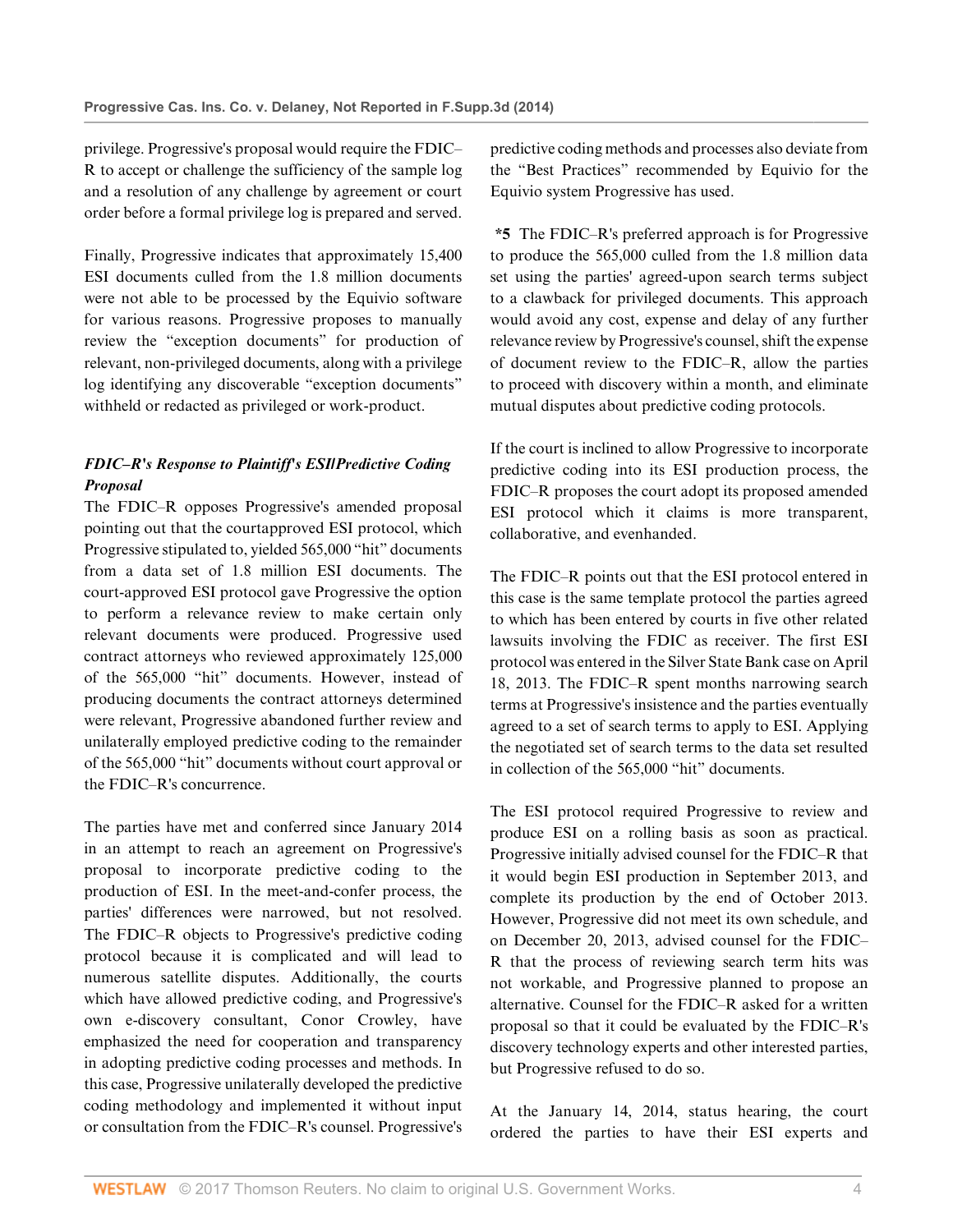representatives from each of the related cases to meet and confer to have a meaningful discussion about how to resolve the outstanding ESI issues and the proposal Mr. Dendinger presented in his affidavit just prior to the status conference. The parties met in person and telephonically January 24, 2014. At the February 25, 2014, status conference the parties reported they had had productive discussions, and the court ordered the parties to continue discussions and either submit a joint proposed form of order amending the ESI protocol or their respective competing proposals by March 18, 2014. *See* Order (Dkt.# 108). The parties requested and received an extension until March 20, 2014, indicating they had continued to meet to discuss the production of ESI and had had productive discussions. However, after weeks of discussions, the parties were unable to agree.

The FDIC–R requests that the court order Progressive to produce the 565,000 "hit" documents culled from application of the agreed-upon search terms subject to the existing ESI protocol. The FDIC–R argues that Progressive's predictive coding proposal is complicated and will lead to numerous satellite disputes. However, if the court is inclined to allow Progressive to incorporate predictive coding into its ESI production, the FDIC– R proposes an alternative amended ESI protocol which incorporates Equivio's recommended practices for use of the Equivio system. If the court is inclined to allow Progressive to utilize predictive coding, the FDIC–R insists that it be applied to all of Progressive's ESI, *i.e .,* approximately 1.8 million documents, plus any additional ESI later collected by Progressive and not only to the 565,000 documents collected by keyword searching. The FDIC–R agreed to narrow the search terms to reduce Progressive's burden. The FDIC–R argues Progressive now seeks to take unfair advantage of its agreement to compromise search terms by applying predictive coding to documents limited by the keyword searches. The FDIC–R would not have narrowed its search terms so significantly had Progressive revealed it intended to overlay predictive coding onto the narrowed set. Adopting Progressive's proposal would increase the chance that relevant documents will not be produced.

**\*6** The FDIC–R also opposes any cost-sharing or costshifting and requests that the court adopt an order that requires the producing party to bear its own costs. Because Progressive has not been transparent and has refused to divulge basic information regarding its document review process, it would be inequitable to shift the cost for production to the FDIC–R. It would also be inequitable to shift costs incurred by Progressive because its own missteps and mistakes have resulted in unnecessary cost and delay in obtaining production of ESI in this case.

Finally, the FDIC–R opposes Progressive's proposal to review a subset of the more likely privileged documents and prepare a sample privilege log for the subset of documents withheld or redacted as privileged. The FDIC– R argues Progressive should be required to provide privilege logs for any withheld documents in a timely manner. To lessen Progressive's burden, the FDICR proposes that Progressive provide privilege logs within thirty days after its documents production, or fifteen days after a document is clawed back. In the event there are more than ten thousand documents withheld from production on the basis of privilege, Progressive should be required to produce logs covering the first ten thousand documents within thirty days, the second ten thousand documents within sixty days, and the remainder within ninety days.

#### *DISCUSSION*

The parties submitted a joint proposed ESI protocol (Dkt.# 65) on October 22, 2013, which the court approved in an Order (Dkt.# 67). Pursuant to the parties' stipulated ESI protocol, the parties met and conferred and agreed to search terms to run across ESI which Progressive represented was in its possession, custody, or control. That ESI was described in Paragraph 10 of the parties' Joint Proposed ESI Protocol (Dkt.# 67).

The parties met and conferred and were eventually able to agree on a set of search terms, and on December 17, 2013, Progressive provided the FDIC–R with a "hit report" provided by Progressive's ESI vendor. *See* Exhibit 3 to Motion to Compel (Dkt.# 89). No ESI was produced, and Progressive did not respond to the FDIC– R's request to indicate when it would begin producing responsive documents, or when it anticipated it would complete production. *See* Exhibit 4 to Motion to Compel.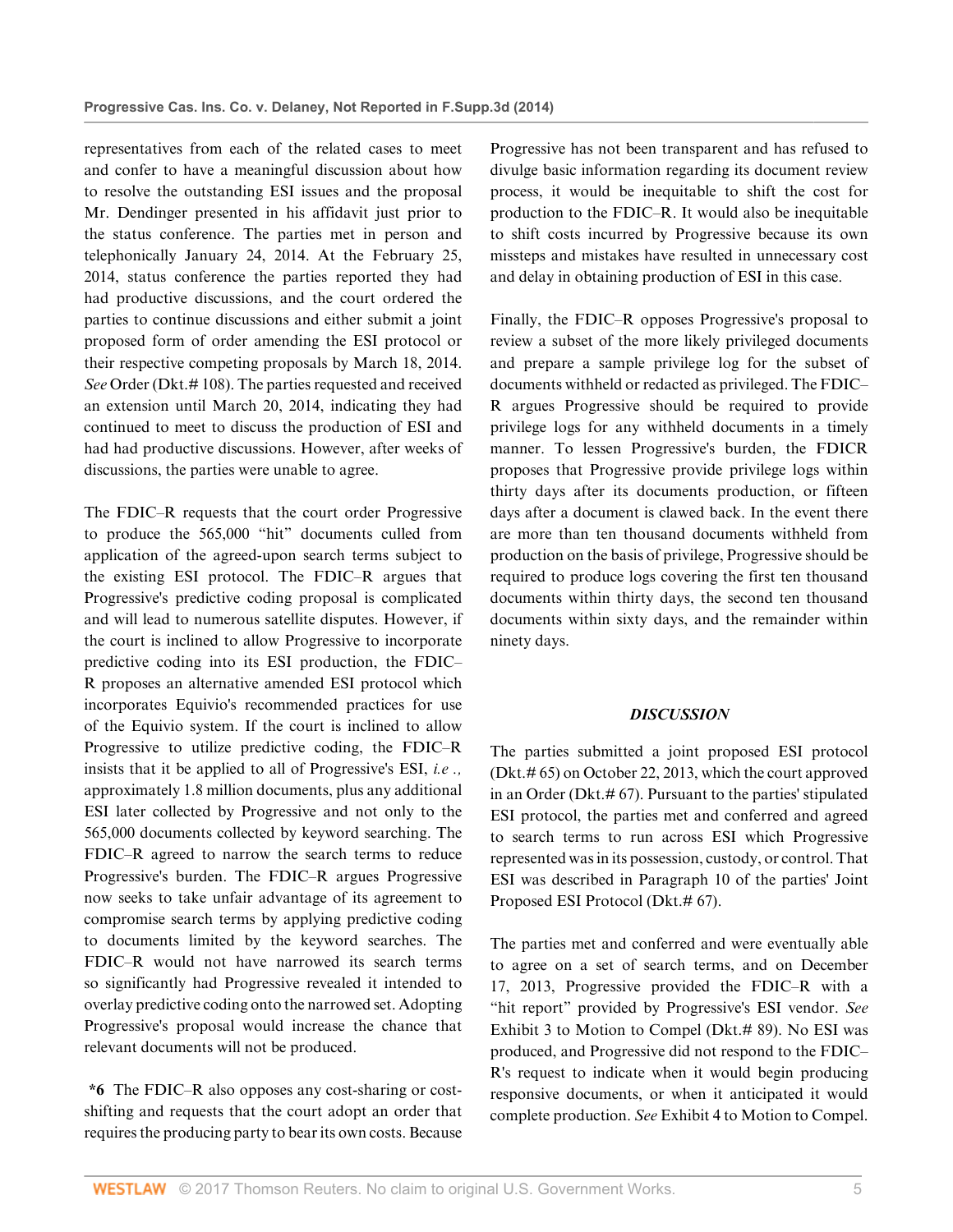Instead, Progressive indicated it would provide a new proposal regarding its ESI production at a meeting with counsel in January. *Id.* The FDIC–R filed its Motion to Compel (Dkt.# 89) December 27, 2013, following a telephone conference with counsel for Progressive in which Progressive again indicated it would make its proposal regarding the production of ESI, but would not provide information as to when its ESI production would be completed.

Pursuant to the parties' stipulated ESI protocol, Progressive was to apply the search terms to email and general documents, review the documents retrieved, and produce them to the Defendants in the format described in Exhibit A to the protocol. It gave Progressive the option to either produce all non-privileged documents captured by the agreed-upon search terms or all non-privileged documents captured by the agreed-upon search terms responsive to the Defendants' document requests, subject to proper objections. Progressive was required to advise the Defendants which option it selected. If Progressive did not produce documents retrieved by the agreed-upon search terms because it determined that documents were not relevant "or an issue arises regarding the timeliness of Progressive's production," the parties were required to meet and confer to determine ways to resolve the issue without court intervention." Joint Proposed ESI Protocol at ¶ 13.

**\*7** The ESI protocol addressed inadvertent disclosure of privileged materials and contained clawback provisions pursuant to Rule  $26(b)(5)(B)$  of the Federal Rules of [Civil Procedure](http://www.westlaw.com/Link/Document/FullText?findType=L&pubNum=1000600&cite=USFRCPR26&originatingDoc=I7e98d2b3111411e49488c8f438320c70&refType=RB&originationContext=document&vr=3.0&rs=cblt1.0&transitionType=DocumentItem&contextData=(sc.DocLink)#co_pp_41590000fea35) and [Rule 502\(d\) of the Federal Rules of](http://www.westlaw.com/Link/Document/FullText?findType=L&pubNum=1000607&cite=USFRER502&originatingDoc=I7e98d2b3111411e49488c8f438320c70&refType=RB&originationContext=document&vr=3.0&rs=cblt1.0&transitionType=DocumentItem&contextData=(sc.DocLink)#co_pp_5ba1000067d06) [Evidence.](http://www.westlaw.com/Link/Document/FullText?findType=L&pubNum=1000607&cite=USFRER502&originatingDoc=I7e98d2b3111411e49488c8f438320c70&refType=RB&originationContext=document&vr=3.0&rs=cblt1.0&transitionType=DocumentItem&contextData=(sc.DocLink)#co_pp_5ba1000067d06) *Id.* at ¶ 5. The joint proposed protocol also specified how the FDIC–R and other Defendants would produce ESI. The stipulated ESI protocol contemplated that Progressive would produce documents on a rolling basis as soon as practical after the parties had agreed upon the search terms. Despite agreeing to the detailed protocol, Progressive has yet to produce any ESI.

Progressive's Opposition to the Motion to Compel (Dkt.# 100) indicated that approximately 565,000 documents had been retrieved by using the FDIC–R's search terms. Before learning of the total number of ESI documents retrieved in the process, Progressive had intended to host the documents in house and review them using the Summation software program. The Opposition represented that the number of documents retrieved made this "infeasible from a technical perspective." Opposition (Dkt.# 100) at 4:20–22. As a result, Progressive and its counsel switched to an online review platform, Relativity, and employed contract attorney reviewers to manually review the ESI documents for relevance. *Id.* at 4:22– 25. However, after a month, it became apparent that it would take approximately six to eight months "at an unacceptably high cost to Progressive" to complete the review, and counsel began exploring alternative approaches. *Id.* at 5:1–2. Mr. Dendinger has told the court on a number of occasions that Progressive employed eight contract attorneys to manually review these 565,000 "hit" documents for production in all of the related declaratory relief actions Progressive has filed.

Progressive retained an eminently qualified ESI discovery consultant and now proposes a predictive coding-based ESI protocol. Progressive intended to discuss its planned approach to ESI with the FDIC–R before filing its opposition to the motion to compel. However, the parties did not personally meet and confer in advance of the response date because the FDIC–R insisted on information in advance of the meeting about Progressive's new approach to ESI. Progressive determined that "short of throwing open its doors to the FDIC, both physical and electronic, and allowing the FDIC and its counsel to rummage through its files at will, there is nothing Progressive can do with respect to discovery that will not lead to still more complaints from the FIDC, still more demands for additional documents and information, and still more motion practice ." Thus, Progressive advised the court of its new approach to ESI in opposition to the Motion to Compel.

The FDIC seeks an order compelling Progressive to produce the 565,000 "hit" documents that resulted from the previously agreed-upon search terms within fourteen days, or alternatively, an order adopting the FDIC– R's ESI amended protocol attached as Exhibit A to its submission (Dkt.#112).

**\*8** The FDIC–R's proposed amended ESI protocol would amend Paragraphs 10–17 and 19 of the current ESI protocol (Dkt.# 67). It would also include additional terms and definitions applicable to the amended ESI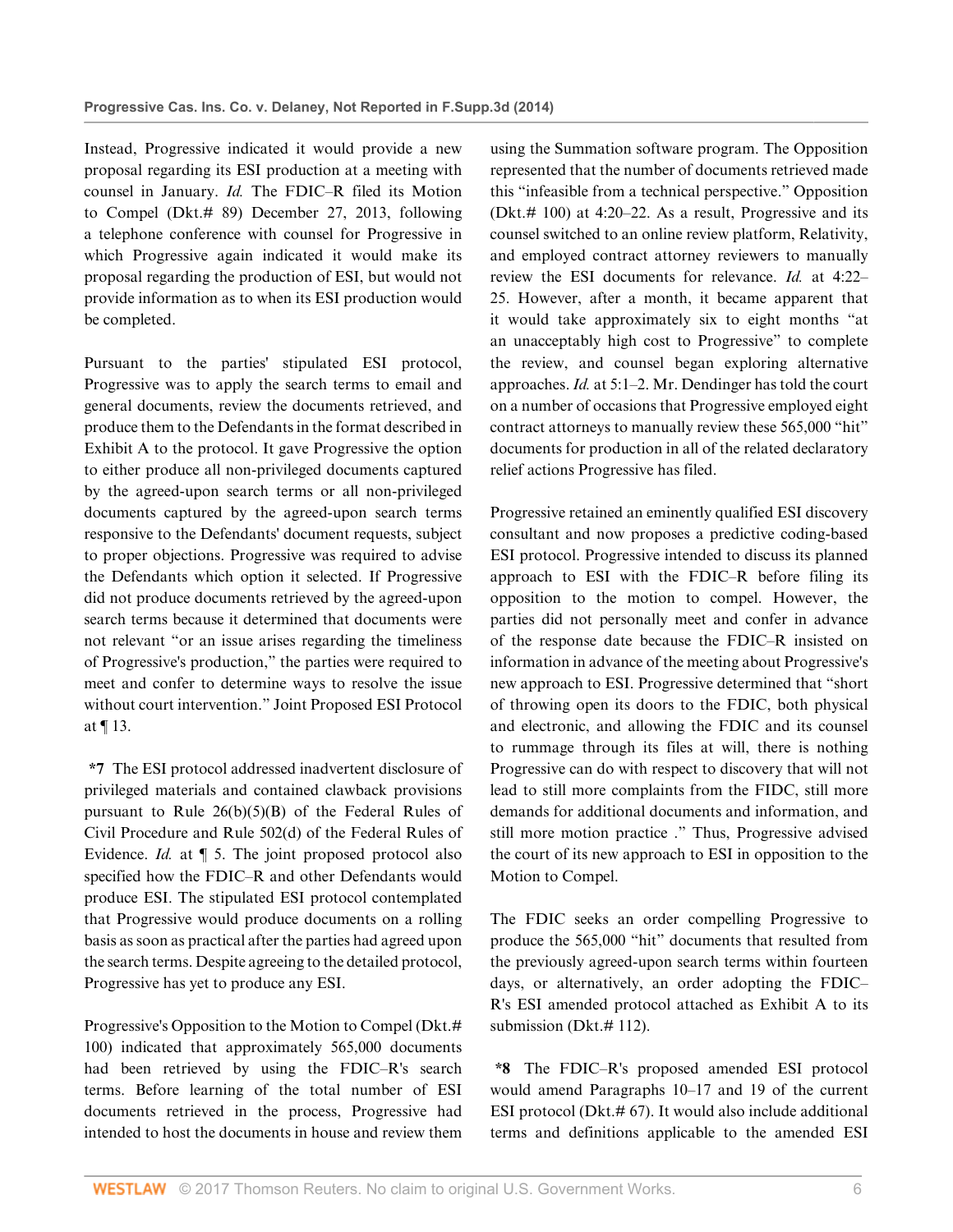protocol. The FDIC–R's proposal would require Equivio review of the entire 1.8 million ESI documents collected for review rather than the 565,000 "hit" documents.

Equivio has published a white paper identifying ten best practices in predictive coding. *See* Equivio, *Top Ten Best Practices of Predictive Coding* (2012), available at www.equivio.com/resources.php?type=product (last visited July 15, 2014). In addition, Magistrate Judge Andrew Peck authored an ESI decision in *[Da Silva](http://www.westlaw.com/Link/Document/FullText?findType=Y&serNum=2027207183&pubNum=0000344&originatingDoc=I7e98d2b3111411e49488c8f438320c70&refType=RP&originationContext=document&vr=3.0&rs=cblt1.0&transitionType=DocumentItem&contextData=(sc.DocLink)) [Moore v. Publicis Groupe,](http://www.westlaw.com/Link/Document/FullText?findType=Y&serNum=2027207183&pubNum=0000344&originatingDoc=I7e98d2b3111411e49488c8f438320c70&refType=RP&originationContext=document&vr=3.0&rs=cblt1.0&transitionType=DocumentItem&contextData=(sc.DocLink))* 287 F.R.D. 182 (2012), which addressed the use of predictive coding. Predictive coding, or technology assisted review, uses software that can be trained by a human being to distinguish between relevant and non-relevant documents. *See Top Ten Best Practices.* However, the quality of its product depends on the quality of the information used to "train" the software. *Id.* A human being, usually an experienced attorney involved in the litigation, referred to as the "expert" trains the software to identify relevant documents from the universe of ESI collected for review for production in discovery. *Id.*

Progressive's own e-discovery consultant, Conor Crowley, is a co-author of a paper on predictive coding. William P. Butterfield, Conor R. Crowley & Jeannine Kenney, *Reality Bites: Why TAR's Promises Have Yet to be Fulfilled,* available at http://www.umiacs.umd.edu/ oard/desi5/additional/Butterfield.pdf. Mr. Crowley is the founder of Crowley Law Office and the Chair of The Sedona Conference Working Group on Electronic Document Retention and Production, where he served as the Editor–in–Chief of the Sedona Conference Commentary on Proportionality in E–Discovery (2013). He is also the Senior Editor of the Sedona Principles (2d ed.2007), and the Sedona Conference Commentary on Legal Holds (2010). Mr. Crowley sits on the Advisory Board of Georgetown University's Law Center Advanced E–Discovery Institute and Bloomberg BNA's Digital Discovery and E–Evidence.

Mr. Crowley, his co-authors, and many others have argued persuasively that the traditional ways lawyers have culled the universe of potentially responsive documents for production—manual human review, or keyword searches—are ineffective tools to cull responsive ESI in discovery. Predictive coding has emerged as a far more accurate means of producing responsive ESI in discovery. Studies show it is far more accurate than human review or keyword searches which have their own limitations. *See, e.g.,* Maura R. Grossman & Gordon V. Cormack, *Technology–Assisted Review in E– Discovery Can be More Effective and More Efficient Than Exhaustive Manual Review,* XVII Richmond J.L. & Tech. 11 (2011); *see also* Nicholas M. Pace & Laura Zakaras, RAND Inst. For Civil Justice, *Where the Money Goes: Understanding Litigant Expenditures for Producing Electric Discovery* 55–58 (2012), *available at* http://: www.rand.org/content /dam/rand/ pubs/monographs/2012/RAND—MG1208.pdf. *See, e.g.,* The Sedona Conference, *[Best Practices Commentary on](http://www.westlaw.com/Link/Document/FullText?findType=Y&serNum=0333402570&pubNum=153638&originatingDoc=I7e98d2b3111411e49488c8f438320c70&refType=LR&fi=co_pp_sp_153638_201&originationContext=document&vr=3.0&rs=cblt1.0&transitionType=DocumentItem&contextData=(sc.DocLink)#co_pp_sp_153638_201) [the Use of Search and Information Retrieval Methods](http://www.westlaw.com/Link/Document/FullText?findType=Y&serNum=0333402570&pubNum=153638&originatingDoc=I7e98d2b3111411e49488c8f438320c70&refType=LR&fi=co_pp_sp_153638_201&originationContext=document&vr=3.0&rs=cblt1.0&transitionType=DocumentItem&contextData=(sc.DocLink)#co_pp_sp_153638_201) in E–Discovery,* [8 Sedona Conf. J. 189, 201–02 \(2007\)](http://www.westlaw.com/Link/Document/FullText?findType=Y&serNum=0333402570&pubNum=153638&originatingDoc=I7e98d2b3111411e49488c8f438320c70&refType=LR&fi=co_pp_sp_153638_201&originationContext=document&vr=3.0&rs=cblt1.0&transitionType=DocumentItem&contextData=(sc.DocLink)#co_pp_sp_153638_201), *available at* http://www.thesedonaconference .org/; Maura R. Grossman & Terry Sweeney, *What Lawyers Need to Know About Search Tools: The Alternatives to Keyword Searching Include Linguistic and Mathematical Models for Concept Searching,* Nat. L. J. (Aug. 23, 2010).

**\*9** In this case, the parties negotiated an ESI protocol which was adopted by the court as an order in October of last year. Counsel for the parties advised the court that the ESI protocol in this case was the same basic template used in the related declaratory judgment actions filed in various federal district courts. Had the parties worked with their e-discovery consultants and agreed at the onset of this case to a predictive coding-based ESI protocol, the court would not hesitate to approve a transparent, mutually agreed upon ESI protocol. However, this is not what happened. Progressive agreed to search the universe of documents identified in the stipulated ESI protocol using search terms. Progressive had the option to produce all non-privileged documents retrieved without manually reviewing them to determine if they were responsive to the FDIC–R's discovery requests. Alternatively, Progressive had the option of manually reviewing the "hit" documents for production in discovery as appropriate, subject to proper objections, including privilege objections. Progressive chose the latter and began manually reviewing the ESI using eight contract attorneys.

On October 1, 2013, Mr. Dendinger communicated with counsel for the FDIC–R by email. *See* October 1, 2013, email, attached as Exhibit B to Memorandum (Dkt. #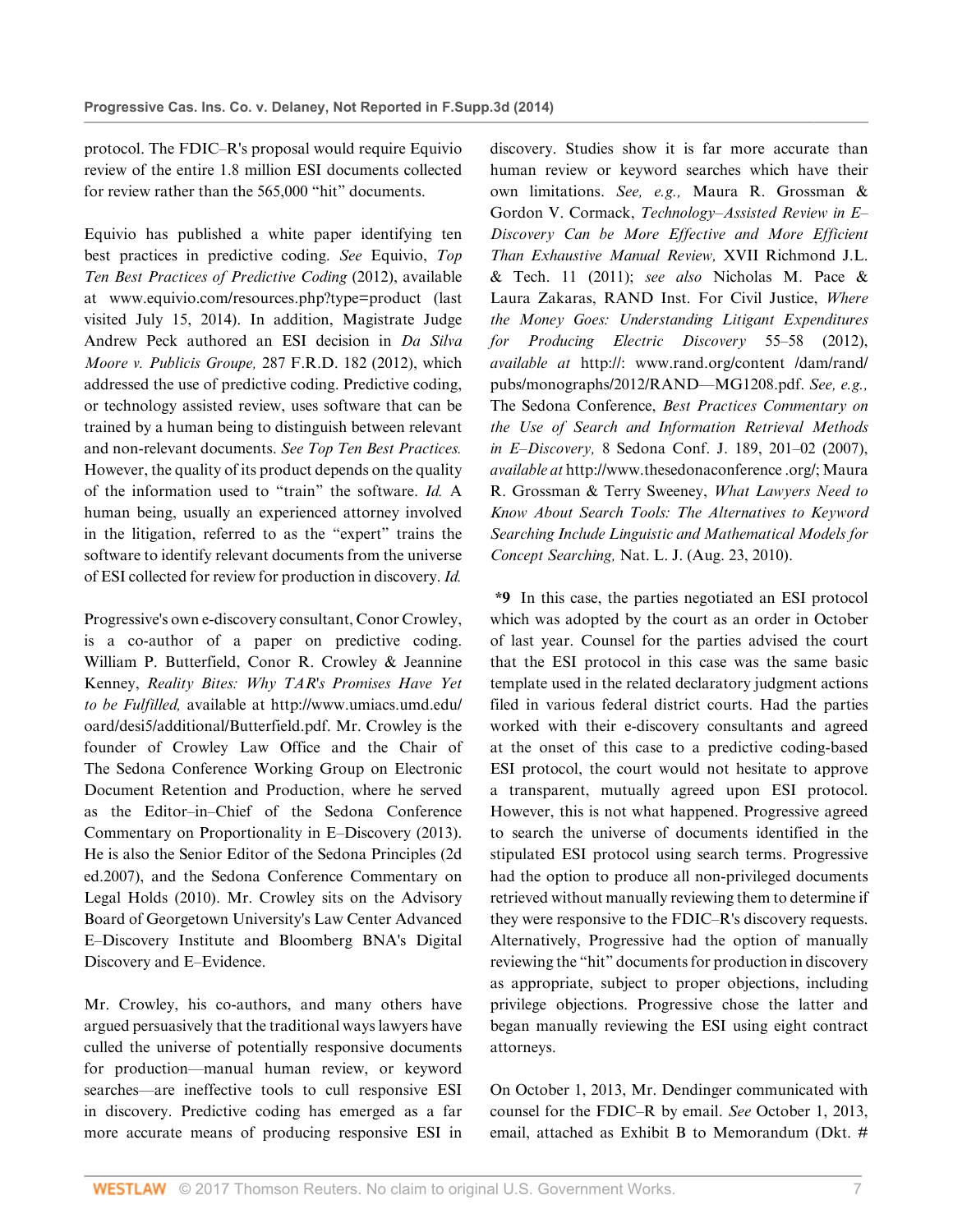112). In the email, Mr. Dendinger acknowledged that he had earlier communicated to the FDIC–R's counsel that he expected to make an initial production of ESI documents by the end of September 2013. *Id.* However, Mr. Dendinger indicated that given the large number of documents retrieved by the search terms, it took longer than anticipated. *Id.* Mr. Dendinger indicated that Progressive had a team of people dedicated to the review of the documents, and that an initial production of ESI could be expected by the end of the following week "assuming there are relevant documents in those they review between now and then." *Id.* If no relevant documents were identified in the review, Mr. Dendinger indicated he would let counsel know. *Id.* Mr. Dendinger also affirmed that Progressive would make additional rolling productions of relevant, non-privileged documents on a regular basis. *Id.* This did not, however, occur.

The FDIC–R filed its Motion to Compel on December 27, 2013, when Progressive had yet to produce ESI based on the parties' stipulated ESI protocol. The Motion to Compel was also filed after counsel for the FDIC–R attempted to obtain detailed information about Progressive's alternative proposal for producing ESI. The FDIC–R asked for detailed information so that it could consult with its own ESI discovery experts and consultants to intelligently respond. Progressive's counsel did not provide the information requested in advance of an inperson meeting before the motion to compel was filed. Progressive's counsel has repeatedly told the court that Progressive believed that the FDIC–R has engaged in a pattern of making unreasonable discovery demands in each of these related declaratory relief actions. Progressive believed the FDIC–R's request for detailed information about its alternative ESI proposal was part of this pattern, and that no amount of information other than unfettered access to all of its files would satisfy the FDIC–R

**\*10** Progressive's proposal would relieve it of the burden of manual review of ESI according to the ESI protocol it stipulated to and allow it to adopt a predictive coding alternative to a small subset of the universe of ESI collected. Its proposal would also give its counsel exclusive responsibility for training the predictive coding software, and it fails to comply with all of the best practices recommended by the Equivio software program. Progressive proposes a "do-over" of its own invention that

lacks transparency and cooperation regarding the search methodologies applied.

The article written by Progressive's e-discovery consultant and his co-authors mentioned earlier cogently and comprehensively explains why technology assisted review has not received widespread acceptance by litigants, their counsel, and the judiciary. The cases which have approved technology assisted review of ESI have required an unprecedented degree of transparency and cooperation among counsel in the review and production of ESI responsive to discovery requests. As the authors point out, typically, courts give deference to a producing party's choice of search methodology and procedures in complying with discovery requests. In the handful of cases that have approved technology assisted review of ESI, the courts have required the producing party to provide the requesting party with full disclosure about the technology used, the process, and the methodology, including the documents used to "train" the computer. *See, e.g., Da Silva Moore,* [287 F.R.D. at 191;](http://www.westlaw.com/Link/Document/FullText?findType=Y&serNum=2027207183&pubNum=344&originatingDoc=I7e98d2b3111411e49488c8f438320c70&refType=RP&fi=co_pp_sp_344_191&originationContext=document&vr=3.0&rs=cblt1.0&transitionType=DocumentItem&contextData=(sc.DocLink)#co_pp_sp_344_191) *In re [Actos](http://www.westlaw.com/Link/Document/FullText?entityType=bdrug&entityId=I37079ba6475111db9765f9243f53508a&originationContext=document&transitionType=DocumentItem&contextData=(sc.Default)&vr=3.0&rs=cblt1.0)* (*Piglitazone—Prods.Liab.Lit.*), No. 6:11–md–2299, slip op. (W.D.La. July 7, 2012). As Mr. Crowley and his coauthors also point out, litigators are loathe to reveal their methodological decisions for various reasons including assertions that: methodological decisions reveal work product; discovery about discovery exceeds the scope of [Rule 26 of the Federal Rules](http://www.westlaw.com/Link/Document/FullText?findType=L&pubNum=1000600&cite=USFRCPR26&originatingDoc=I7e98d2b3111411e49488c8f438320c70&refType=LQ&originationContext=document&vr=3.0&rs=cblt1.0&transitionType=DocumentItem&contextData=(sc.DocLink)) of Procedure; revealing documents non-responsive to discovery requests exposes the producing party to unnecessary litigation risks; and the Federal Rules of Civil Procedure only require parties to conduct a reasonable search for responsive documents.

Discovery in this case has been contentious, and the court has resolved many, many discovery disputes in this case and the related Silver State Bank case. The parties spent months meeting and conferring and advised the court that they believed they would be able to resolve this dispute only to advise the court no agreement had been reached. As indicated, counsel for Progressive estimated it would begin producing responsive ESI culled from the parties' stipulated ESI protocol by mid-October 2013. Progressive spent a month, having eight contract attorneys review the "hit" documents only to abandon the process. Progressive does not claim that manual review of the documents revealed no responsive ESI. Rather, Progressive abandoned the manual review option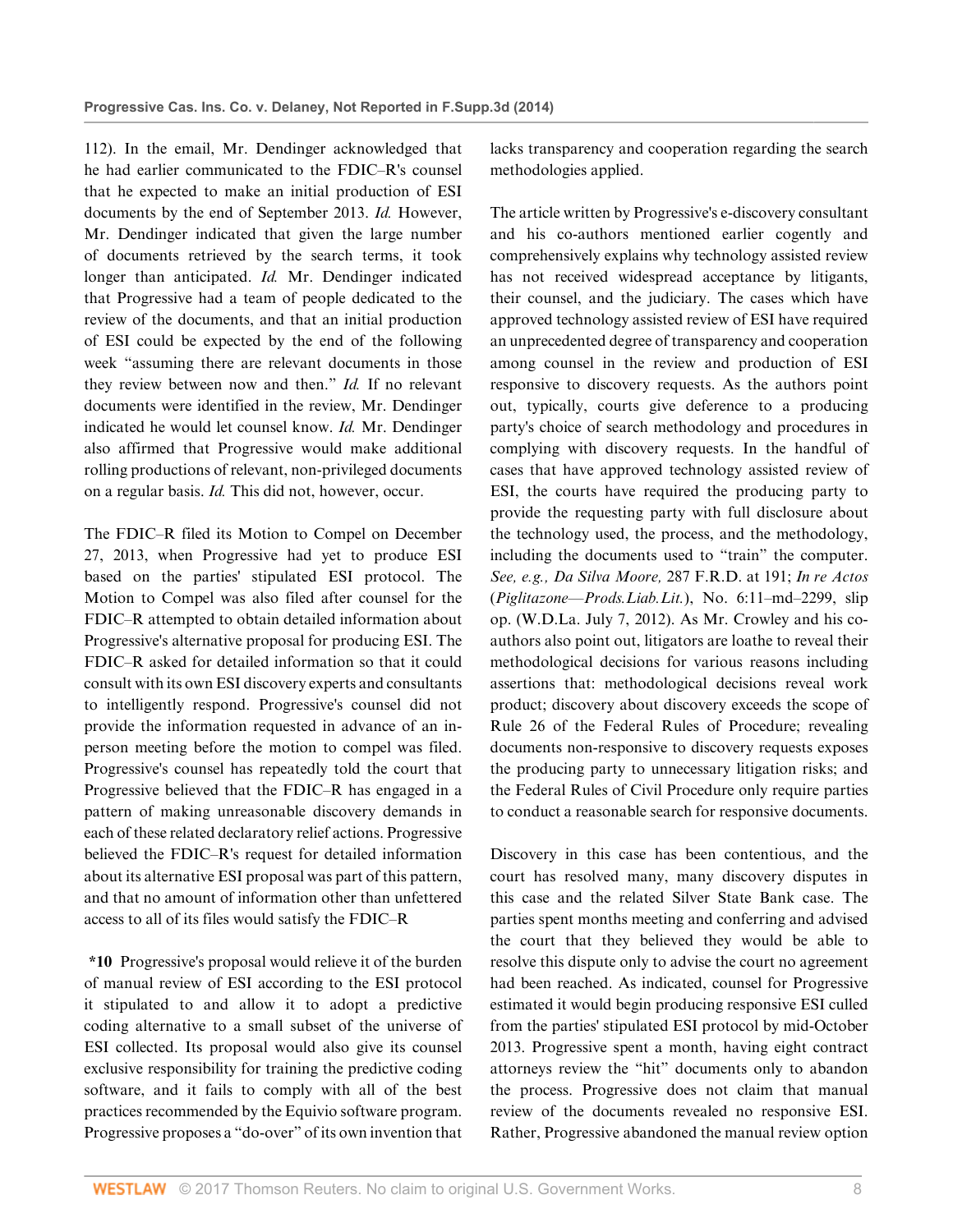it selected because it was taking too long and was not cost effective.

**\*11** Progressive is unwilling to engage in the type of cooperation and transparency that its own e-discovery consultant has so comprehensibly and persuasively explained is needed for a predictive coding protocol to be accepted by the court or opposing counsel as a reasonable method to search for and produce responsive ESI. Progressive is also unwilling to apply the predictive coding method it selected to the universe of ESI collected. The method described does not comply with all of Equivio's recommended best practices. The court agrees with the FDIC–R that approving Progressive's predictive coding proposal, or for that matter, the FDICR's competing predictive coding protocol, will only result in more disputes. It will also further delay completion of discovery in this 2011–filed case.

At the March 25, 2014, hearing, the court asked Mr. Dendinger why Progressive was opposed to applying predictive coding to the 1.8 million search documents retrieved and collected. Mr. Dendinger responded that doing so would likely vastly increase the number of morelikely privileged documents which would require manual review and preparation of privilege logs which would only result in further delay in production.

Under these circumstances, the court will require Progressive to produce the "hit" documents to the FDIC– R within fourteen days without further review. The court recognizes that requiring production of all of the "hit" documents will likely result in the production of documents not responsive to the FDIC–R's discovery requests. However, the parties' stipulated ESI protocol adopted this approach as one of two alternatives for Progressive's production. Progressive elected and then abandoned the second option—to manually review and produce responsive ESI documents. It abandoned the option it selected unilaterally, without the FDIC–R's acquiescence or the court's approval and modification of the parties' stipulated ESI protocol. Adopting the FDIC's proposal of producing the "hit" documents will shift the cost of review to the FDIC–R. The FDIC–R has committed to devote the resources required to review the documents as expeditiously as possible and estimates the process could be completed in about a month by tapping

into the resources of the numerous firms involved in these related actions who also have a substantially similar ESI protocol entered in their actions. It will allow discovery, which has been stalled for many months while this dispute is pending, to move forward, and reduce future disputes about Progressive's ESI production.

Progressive may apply privilege filters to the 565,000 documents retrieved by use of the search terms and withhold more likely privileged documents identified by use of privilege filters. Progressive shall serve a privileged document log which fully complies with [Rule 26\(b\)\(5\)](http://www.westlaw.com/Link/Document/FullText?findType=L&pubNum=1000600&cite=USFRCPR26&originatingDoc=I7e98d2b3111411e49488c8f438320c70&refType=RB&originationContext=document&vr=3.0&rs=cblt1.0&transitionType=DocumentItem&contextData=(sc.DocLink)#co_pp_f8750000aedd6) [\(A\)](http://www.westlaw.com/Link/Document/FullText?findType=L&pubNum=1000600&cite=USFRCPR26&originatingDoc=I7e98d2b3111411e49488c8f438320c70&refType=RB&originationContext=document&vr=3.0&rs=cblt1.0&transitionType=DocumentItem&contextData=(sc.DocLink)#co_pp_f8750000aedd6) for any documents withheld or redacted as privileged or subject to protection as trial-preparation material. To reduce the burden of preparation of a privileged document log, the court will permit Progressive to serve three privileged documents logs for one-third of the documents withheld or redacted at thirty day, sixty day, and ninety day intervals.

**\*12 IT IS ORDERED** that the FDIC–R's Motion to Compel (Dkt.# 89) is GRANTED to the extent that:

1. Progressive shall have until June 2, 2014, to produce the 565,000 "hit" documents culled from the use of the search terms to the FDIC–R subject to the clawback provisions of [Federal Rule of Civil Procedure 26\(b\)\(5\)\(B\)](http://www.westlaw.com/Link/Document/FullText?findType=L&pubNum=1000600&cite=USFRCPR26&originatingDoc=I7e98d2b3111411e49488c8f438320c70&refType=RB&originationContext=document&vr=3.0&rs=cblt1.0&transitionType=DocumentItem&contextData=(sc.DocLink)#co_pp_41590000fea35), [Rule 502\(d\) of the Federal Rules of Evidence,](http://www.westlaw.com/Link/Document/FullText?findType=L&pubNum=1000607&cite=USFRER502&originatingDoc=I7e98d2b3111411e49488c8f438320c70&refType=RB&originationContext=document&vr=3.0&rs=cblt1.0&transitionType=DocumentItem&contextData=(sc.DocLink)#co_pp_5ba1000067d06) and the court's existing ESI protocol.

2. Progressive may apply privilege filters to the 565,000 documents and withhold documents identified as more likely privileged as a result of application of privileged filters. However, Progressive shall serve the FDIC–R with a privileged document log which fully complies with [Rule](http://www.westlaw.com/Link/Document/FullText?findType=L&pubNum=1000600&cite=USFRCPR26&originatingDoc=I7e98d2b3111411e49488c8f438320c70&refType=RB&originationContext=document&vr=3.0&rs=cblt1.0&transitionType=DocumentItem&contextData=(sc.DocLink)#co_pp_f8750000aedd6)  $26(b)(5)(A)$  for any documents withheld or redacted on the basis of privilege. Progressive shall produce the first privilege log for one-third of the total documents / / / withheld or redacted by June 19, 2014, the second privilege log by July 17, 2014, and the final privilege log by August 14, 2014.

NUNC PRO TUNC May 19, 2014.